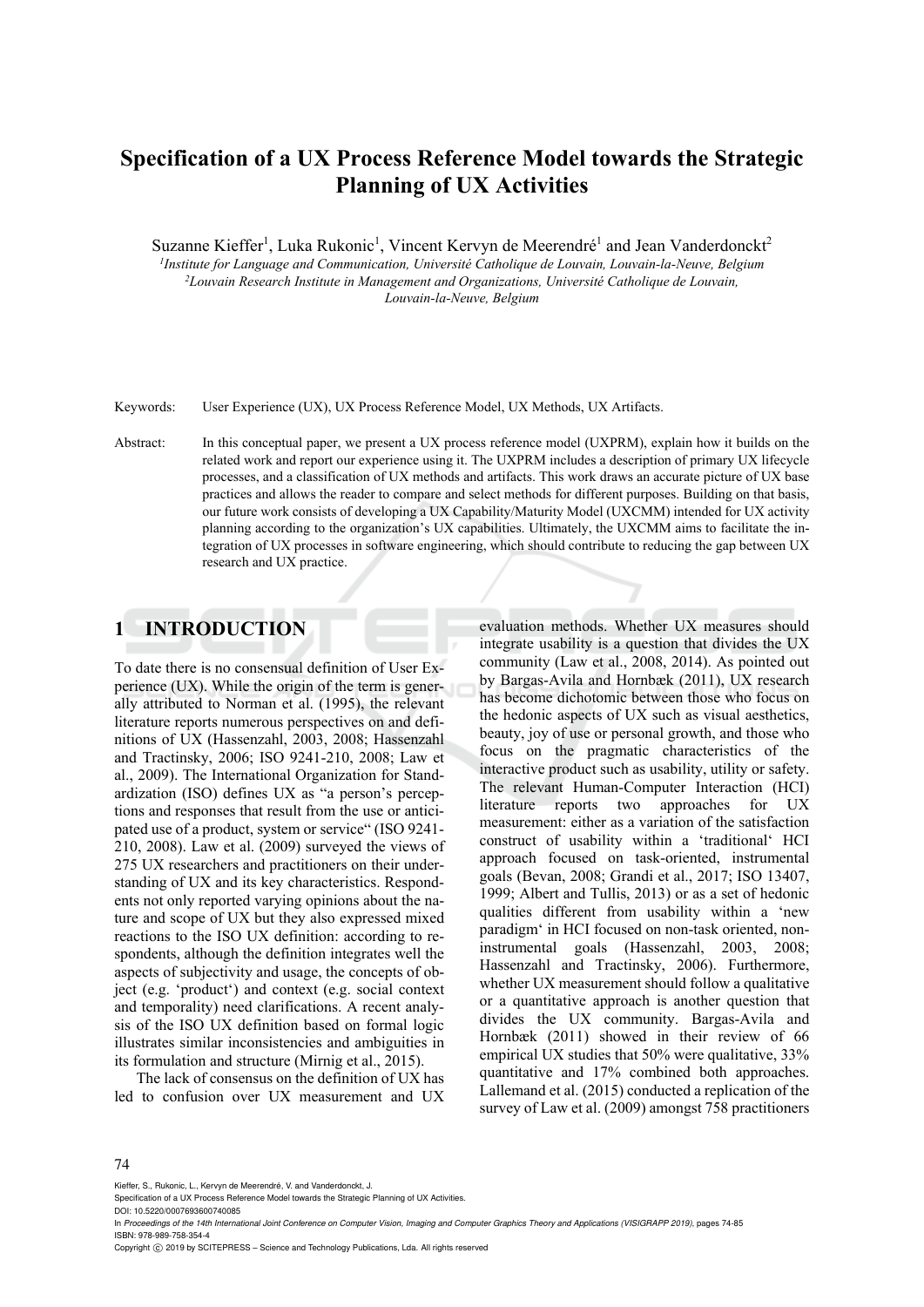and researchers. The authors found no clear answer on respondents' attitude towards UX measurement although they reported a higher preference for qualitative approaches in industry, which seems to be consistent with the UX trend depicted in (Bargas-Avila and Hornbæk, 2011). Interestingly, despite the aforementioned division between traditional and new HCI paradigm, the UX community employs mostly traditional HCI/usability evaluation methods such as survey research, interview, observation and experimentation (Bargas-Avila and Hornbæk, 2011; Daae and Boks, 2015; Gray, 2016; Roedl and Stolterman, 2013; Vermeeren et al., 2010). Questionnaire is the prevailing technique supporting UX data collection (Bargas-Avila and Hornbæk, 2011; Law et al., 2014; Venturi et al., 2006). The questionnaires used are either validated (e.g. AttrakDiff, Flow State Scales, Game Experience Questionnaire, Self-assessment Manikin, CSUQ, SUS) or self-developed. Bargas-Avila and Hornbæk (2011) also report the emergence of constructive methods such as probes, collage/drawings, or photographs, and express concerns about the validity of such new methods.

Nevertheless, from a buzzword in the late 90's UX has become a core concept of HCI, leading to the proliferation of UX methods intended to support and improve both UX activities and system development (Venturi et al., 2006). Yet, the relevant literature consistently highlights contrasting perspectives on UX methods between academia and industry (Lallemand et al., 2015; Law et al., 2009, 2014). While the academia mainly focuses on the development and the testing of new UX methods, the industry documents recommendations for their use in industrial context promoting design thinking as a strategy for innovation. Gray (2016) interviewed 13 UX practitioners about their use of UX methods. Participants reported adapting and combining UX methods according to the design situation, revealing a UX practice that is rather ad hoc than based on codified, deterministic procedures. According to earlier findings (Roedl and Stolterman, 2013), this pattern in UX practice results from issues with research outputs such as the over-generalization of design situations, the disregard for the complexity of group decision-making or for time and resources constraints at the workplace.

In this conceptual paper, we present a UX process reference model (UXPRM), explain how it builds on the related work and report our experience using it. The UXPRM includes a description of primary UX lifecycle processes, and a classification of UX methods and artifacts. This work draws an accurate

picture of UX base practices and allows the reader to compare and select methods for different purposes. Building on that basis, our future work consists of developing a UX Capability/Maturity Model (UXCMM) intended for UX activity planning according to the organization's UX capabilities. Ultimately, the UXCMM aims to facilitate the integration of UX processes in software engineering, which should contribute to reducing the gap between UX research and UX practice.

### **2 RELATED WORK**

In this section, we define the concept of process reference model and discuss three methodologies related to UX practice: Usability Engineering (UE), User-Centered Design (UCD) and Agile User-Centered Design Integration (AUCDI). We have selected these three methodologies as they involve UCD methods articulated across a lifecycle, which fits the definition of UX of Law et al. (2009): "UX must be part of HCI and grounded in UCD practice".

#### **2.1 Process Reference Model**

A process reference model describes a set of processes and their interrelations within a process lifecycle (ISO 15504-1, 2004, 2012). The description of each process includes its objectives and its outcomes. Outcomes, also referred to as work products, are the artifacts associated with the execution of a process. Process reference models are refined into base practices that contribute to the production of work products (ISO 15504-1, 2012). A primary process is a group of processes that belong to the same category and are associated with the same objectives. Usually, a process reference model is associated with a process assessment model, which is a measurement structure for the assessment of the capability or performance of organizations to implement processes (ISO 15504-1, 2004, 2012). Together, a process reference model and a process assessment model constitute a capability/maturity model (CMM). Typically, CMMs includes five maturity levels that describe the level of maturity of a process: initial (level 1), repeatable (level 2), defined (level 3), managed (level 4) and optimized (level 5). The purpose of such models is to support organizations moving from lower to higher maturity levels. In a CMM, both base practices and work products serve as indicators of the capability/maturity of processes.

For the record, this conceptual paper focuses on the specification of a UX process reference model and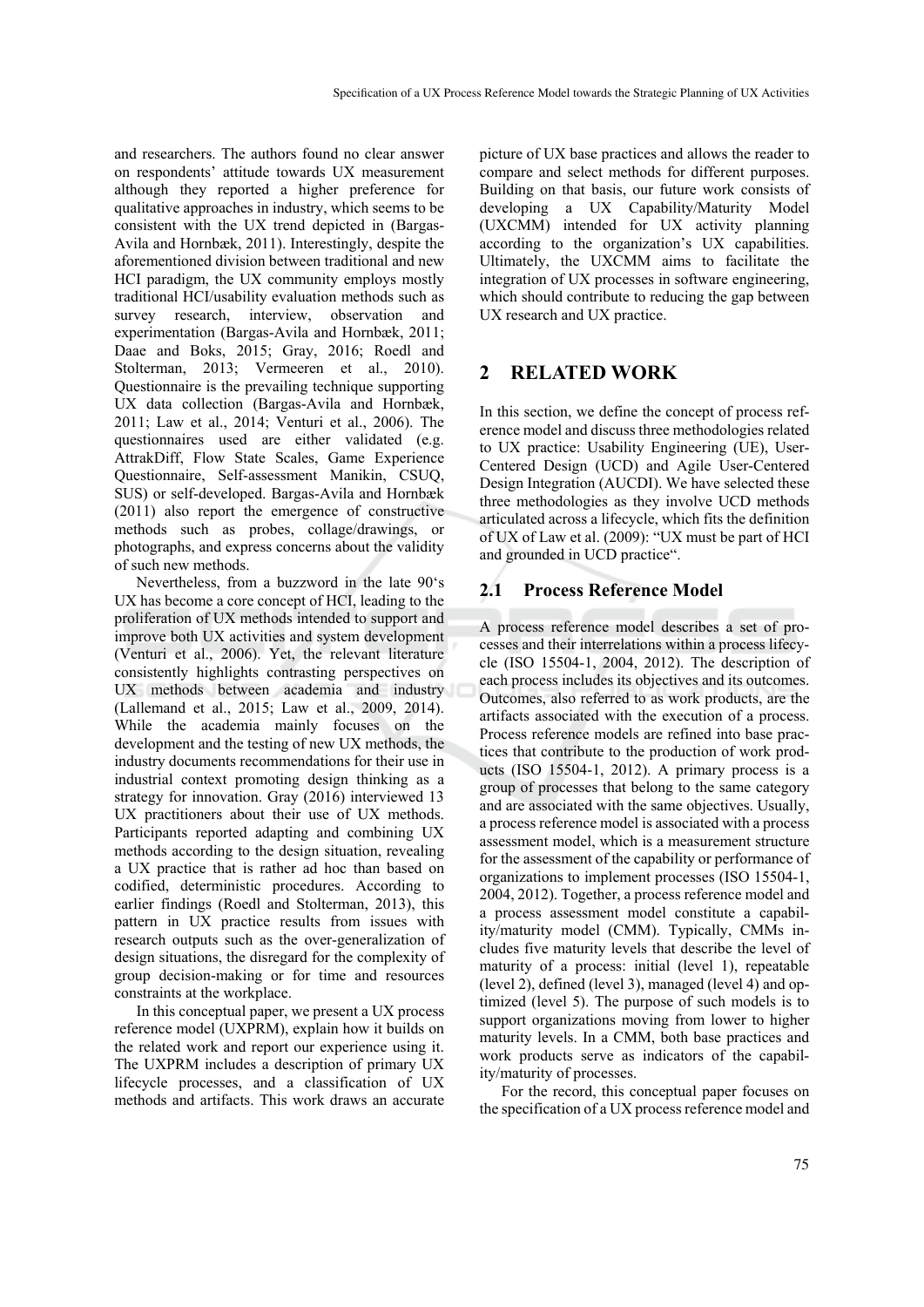TECHNO

not on that of a UX process assessment model. To date, there is, to the best of our knowledge, no process reference model for the UX process. Lacerda and Gresse van Wangenheim (2016) recently conducted a systematic literature review of usability capability/maturity models. Out of the 15 relevant models they identified, five were UXCMM. None of the five UXCMM explicitly defined a UXPRM.

#### **2.2 Usability Engineering**

UE is a set of activities that take place throughout a product lifecycle and focus on assessing and improving the usability of interactive systems (Mayhew, 1999; Nielsen, 1993). There are small differences between Mayhew and Nielsen's product lifecycle. Mayhew groups the methods into three phases: requirements analysis; design, development, testing; installation. Nielsen advocates 11 stages in the UE lifecycle ranging from the achievement of process objectives (e.g. know the user or collect feedback from field use) to the use of methods (e.g. prototyping or empirical testing). Yet, both authors argue for conducting analysis activities as early as possible in the UE lifecycle, before design activities, in order to specify User Requirements (UR). In line with this recommendation, additional references demonstrate the significance of such early stages activities (Bias and Mayhew, 2005; Force, 2011).

#### **2.3 User-Centered Design**

Also referred to as Human-Centered Design (HCD), UCD aims to develop systems with high usability by incorporating the user's perspective into the software development process (Jokela, 2002). There are five processes in the UCD life cycle: plan UCD process, understand and specify context of use, specify user and organizational requirements, produce designs and prototypes, and carry out user-based assessment (ISO 13407, 1999). The specification of User Requirements (UR) is critical to the success of interactive systems and is refined iteratively throughout the lifecycle: most work products and findings from the five UCD processes directly feed into the UR specification (Maguire, 2001; Maguire and Bevan, 2002). Many business and industrial sectors such as telecommunications, financial services, education or healthcare have adopted UCD (Venturi et al., 2006). Regarding the healthcare sector, a Healthcare Information and Management Systems Society taskforce developed a Health Usability Maturity Model (Force, 2011).

#### **2.4 Agile User-Centered Design**

Also referred to as User-Centered Agile Software Development (UCASD), AUCDI is concerned with the integration of UCD/usability into agile software development methods. Agile UCD is different from non-agile UCD. Begnum and Thorkildsen (2015) compared agile versus non-agile UCD and found systematic differences in methodological practices between the two approaches in terms of breath of methods used, degree of user contact and type of strategies employed. The scientific consensus on AUCDI reported in two recent, independent studies (Brhel et al., 2015; Salah et al., 2014) is the following: UCD and agile activities should be iterative and incremental, organized in parallel tracks, and continuously involve users. Both studies also report two main challenges associated with AUCDI: the lack of time for carrying out upfront UCD activities such as user research or design, and the difficulty optimizing the work dynamics between developers and UCD practitioners. Regarding the first challenge, da Silva et al. (2015) also noticed that it is difficult for agile organizations to perform usability testing due to the tight schedules and the iterative nature inherent to agile. Regarding the second challenge, Garcia et al. (2017) identified a series of artifacts that can serve as facilitators in communication between developers and designers. These artifacts are prototypes, user stories and cards.

The first published works analyzing the possible benefits associated with AUCDI appeared in the late 2000s. Since then, the number of publications about AUCDI has steadily increased demonstrating a strong interest of the agile community in this research topic (Brhel et al., 2015). Several models have been proposed for supporting the management of the AUCDI process (Forbrig and Herczeg, 2015; Losada et al., 2013).

In line with the aforementioned paradigm shift from usability to UX, Peres et al. (2014) proposed a reference model for integrating UX in agile methodologies in small companies willing to achieve level 2 maturity. The proposed model includes practices, recommendations, and UX techniques and artifacts in four process areas: requirements management; project planning; process and product quality assurance; measuring and assessment. However, the proposed model does not include any lifecycle describing the interrelations between the four process areas, the terms UX and usability are used in an interchangeable way in the recommendations and base practices sections, and the suggested UX techniques and artifacts are exclusively traditional HCI ones.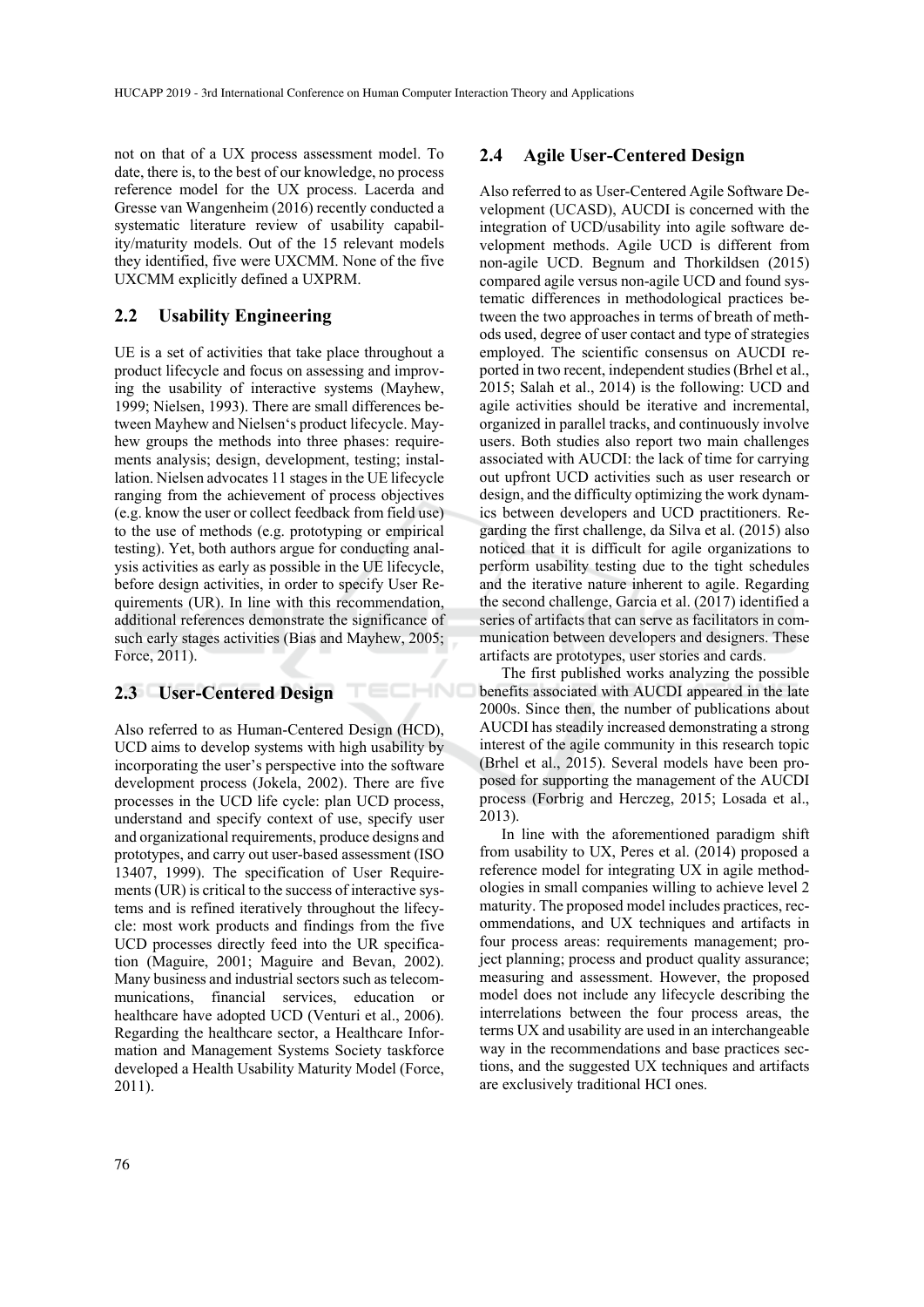#### **2.5 Product Development Lifecycles**

Figure 1 compares the product development lifecycles found in the related work. The product development lifecycles found in the related work include (Mayhew, 1999; Nielsen, 1993) for UE, (ISO 13407, 1999; Maguire, 2001; Maguire and Bevan, 2002) for HCD, (Jokela, 2002) for UCD, and (Begnum and Thorkildsen, 2015; Forbrig and Herczeg, 2015; Salah et al., 2014) for AUCDI.



Figure 1: Comparison between the lifecycles found in the related work. Gray rectangles represent primary processes, black arrows their temporal interrelations, and gray arrows show how primary processes feed into process outcomes, i.e., multilayered white rectangles.

As can be seen from Figure 1, product development lifecycles are very similar:

- They all are iterative (see for example the UE lifecycle where Design/Testing/Development is an iterative process or the AUCDI lifecycle where the Agile-UCD sprint is also iterative);
- They use a similar terminology: requirements, analysis, design, testing or evaluation;
- Except for the AUCDI lifecycle, they follow a similar sequence of processes: analysis, design and evaluation.

The main difference between these product development lifecycles lies in the perspective on the requirements. Requirements correspond to a primary process in UE (see requirement analysis), HCD (see requirements specification) and in UCD (see user requirements). By contrast, requirements correspond in AUCDI to a process outcome fed throughout the development lifecycle by the primary processes.

### **3 PROPOSED UX LIFECYCLE AND PRIMARY PROCESSES**

Figure 2 depicts the proposed UX lifecycle and its primary processes. Based on the related work, the proposed UX lifecycle is iterative and includes four primary processes (analysis, design, formative and summative evaluation) and produces two outcomes (user requirements and product). We chose the name of primary processes and outcomes according to their frequency in the related work. We aligned the four primary processes with the sequence (analysis, design and evaluation) identified in the related work.

#### **3.1 Analysis**

The analysis process primarily aims to render a first account of the UR. The objectives of this process are to specify the context of use, to gather and analyze information about the user needs, and to define UX goals. Maguire (2001) proposes a set of five elements to specify the context of use: user group, tasks, technical, physical and organizational environment. The analysis of user needs consists of defining which key functionalities users need to achieve their UX goals. UX goals include pragmatic goals (success rate, execution time or pragmatic satisfaction) and hedonic goals (pleasure, aesthetic or hedonic satisfaction) (Bevan, 2008). The success of this process relies on the early involvement of users, as it improves the completeness and accuracy of UR specification (Bailey et al., 2006).

#### **3.2 Design**

The design process primarily aims to turn design ideas into testable prototypes. The objective of this process is to provide the software development team with a model to follow during coding.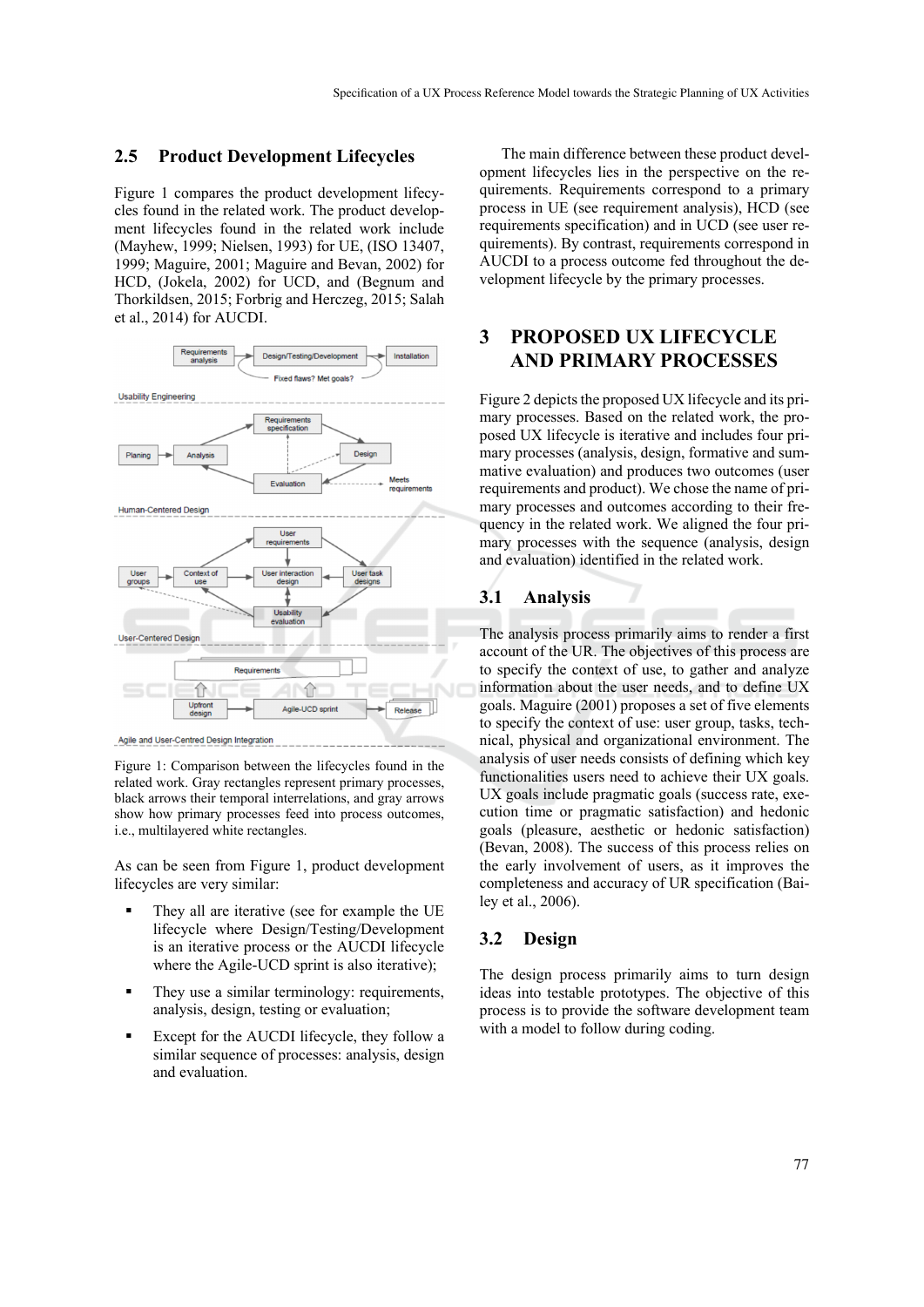

Figure 2: Primary UX lifecycle processes.

TECHNI

This model includes Information Architecture (IA) design, Interaction Design (IxD), User Interface (UI) design, visual and graphic design. Calvary et al. (2003) recommend modeling the UI incrementally according to three levels of abstraction (abstract, concrete and final), which correspond to similar levels recommended by Mayhew (1999) (conceptual model design, screen design standards and detailed UI). Another approach consists of reasoning according to the level of fidelity (low, medium and high) of prototypes (Lim et al., 2008; McCurdy et al., 2006; Walker et al., 2002). At the end of the design process, work products such as conceptual models or screen design standards directly feed into UR, while testable prototypes become inputs of evaluation.

#### **3.3 Evaluation**

The evaluation process primarily aims to check whether the design solution meets the UX goals documented in the UR. The objective of this process is to measure the UX with the testable prototype and to compare results against UX goals. The evaluation of earlier design solutions relies on formative evaluation, which refers to the iterative improvement of the design solutions. On the other hand, the evaluation of later design solutions typically involves summative evaluation, which refers to finding out whether people can use the product successfully. Together, formative and summative evaluation form the evaluation process. At the end of the evaluation process, design solutions documented in the UR are updated, while low- or high-fidelity prototypes become inputs of coding/programming if they meet the UX goals documented in the UR.

#### **3.4 Iterative and Incremental Release of Product**

Design and evaluation are intertwined within an iterative and incremental test-and-refine process that aims to improve the product. While formative evaluation supports the detection of UX design flaws, the design process supports the production of redesign solutions that fix those UX flaws. The product development team repeats this cycle until UX flaws are fixed. Once they are fixed, the redesigned solution passes through the summative evaluation process to check whether users can use the product successfully before programming. The relevant literature (Calvary et al., 2003; Forbrig and Herczeg, 2015; Holtzblatt et al., 2004; Mayhew, 1999; Peres et al., 2014) is consistent regarding this iterative and incremental aspect of the design process. In addition, formative evaluation requires low investment in resources and effort, which efficiently supports decision-making throughout the design process and significantly helps reducing late design changes (Albert and Tullis, 2013; Arnowitz et al., 2010; Bias and Mayhew, 2005; Mayhew, 1999; Nielsen, 1993).

#### **3.5 Iterative and Incremental Specification of UR**

The cornerstone of the proposed UX lifecycle is the iterative and incremental specification of UR. As can be seen from Figure 2, the outcomes of each of the four processes directly feed into UR. The work products resulting from the analysis process (typically, summary information learned) document a first version of the UR, which is later completed and/or refined as the other process areas take place. In other words, the specification of UR consists of concatenating UX work products and artifacts delivered and refined by the product development team throughout the UX lifecycle. The UR typically include the following sections: the specification of the context of use, the specification of UX goals, the general design principles, the screen design standards and strategies for the prevention of user errors.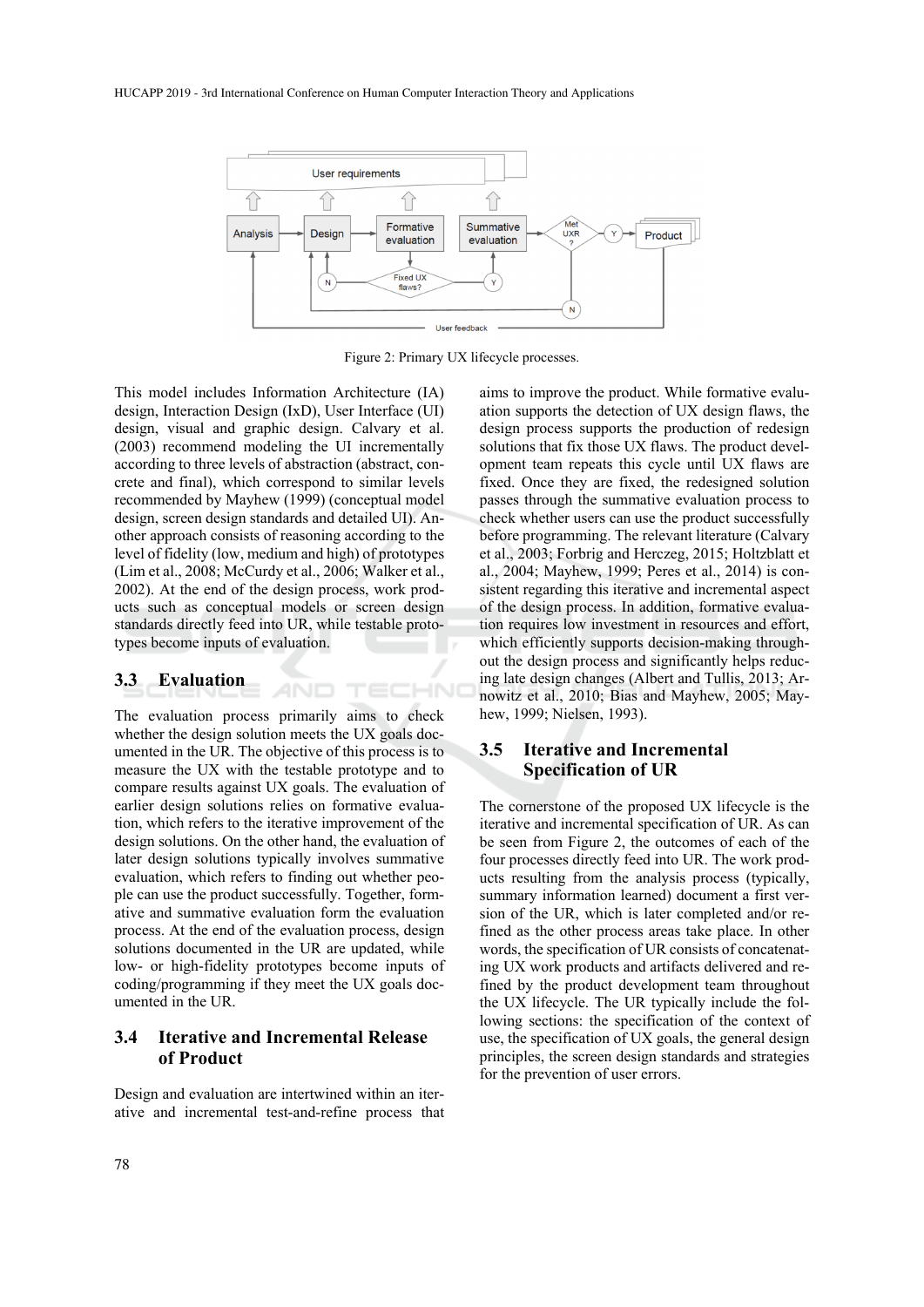| Field or discipline | Books, proceedings, technical reports              | Papers                                             |
|---------------------|----------------------------------------------------|----------------------------------------------------|
| Agile and AUCDI     | (Patton and Economy, 2014)                         | (Brhel et al., 2015; da Silva et al., 2015; Garcia |
|                     |                                                    | et al., 2017; Wautelet et al., 2016)               |
| Cognitive science   | (Crandall et al., 2006; Fowler Jr, 2013; Hutton    | (Cooke, 1994; Trull and Ebner-Priemer, 2013)       |
| and psychology      | et al., 1997; Lavrakas, 2008)                      |                                                    |
| <b>HCI</b>          | (Albert and Tullis, 2013; Arnowitz et al., 2010;   | (Calvary et al., 2003; Grandi et al., 2017; Khan   |
|                     | Bailey et al., 2006; Card et al., 1983; Carter and | et al., 2008; Lim et al., 2008; Mackay et al.,     |
|                     | Mankoff, 2005; Ghaoui, 2005; Holtzblatt et al.,    | 2000; Maguire, 2001; Maguire and Bevan,            |
|                     | 2004; Mayhew, 1999; McCurdy et al., 2006;          | 2002; Markopoulos, 1992; Rieman, 1993; Tsai,       |
|                     | Nielsen, 1993; Theofanos, 2007)                    | 1996; Vanderdonckt, 2008, 2014; Walker et al.,     |
|                     |                                                    | 2002)                                              |
| UX                  | (Law et al., 2008, 2007)                           | (Bargas-Avila and Hornbæk, 2011; Bevan,            |
|                     |                                                    | 2008; Law et al., 2014; Vermeeren et al., 2010)    |

Table 1: References collected through the TLR.

## **4 SUPPORTING UX METHODS AND ARTIFACTS**

#### **4.1 Identification**

To identify the supporting UX methods, we ran a Targeted Literature Review (TLR) instead of conducting a Systematic Literature Review (SLR). A SLR usually aims at addressing a predefined research question by extensively and completely collecting all the references related to this question by considering absolute inclusion and exclusion criteria. Inclusion criteria retain references that fall in scope of the research question, while exclusion criteria reject irrelevant or nonrigorous references. The TLR, which is a non-systematic, in-depth and informative literature review, is expected to guarantee keeping only the references maximizing rigorousness while minimizing selection bias. We chose this method for the following four reasons:

- 1. Translating our research question into a representative syntactical query to be applied on digital libraries is not straightforward and may lead to many irrelevant references (Mallett et al., 2012);
- 2. If applied, such a query may result into a very large set of references that actually use a UX method, but which do not define any UX method or contribution to such a method;
- 3. The set of relevant references is quite limited and stems for a knowledgeable selection of high-quality, easy-to identify references on UX method, as opposed to an all-encompassing list of irrelevant references;
- 4. TLR is better suited at describing and understanding UX methods one by one, at comparing them, and at understanding the trends of the state of the art.

The TLR allowed us to collect 41 references listed in Table 1 and the following on-line resources: http:// www.allaboutUX.org, http://www.nngroup.com and http://UXpa.org.

#### **4.2 Classification**

To classify UX methods (Figure 3), we first distinguished between methods that focus on knowledge elicitation and methods that focus on artifact-mediated communication, as they serve a different purpose. Knowledge elicitation methods aim to describe and document knowledge (Cooke, 1994) while artifact-mediated communication methods aim to facilitate the communication and collaboration between stakeholders (Brhel et al., 2015; Garcia et al., 2017). Then, within knowledge elicitation methods, we distinguished between those involving users versus those not involving users, as they also differ in terms of purpose and planning. Methods not involving users (Table 2) aim to predict the use of a system. These methods do not involve user data collection; instead, they rely on the opinion or expertise of an expert. Methods involving users aim to incorporate the user's perspective into software development and as such, rely on user data collection.



Figure 3: Classification of UX methods.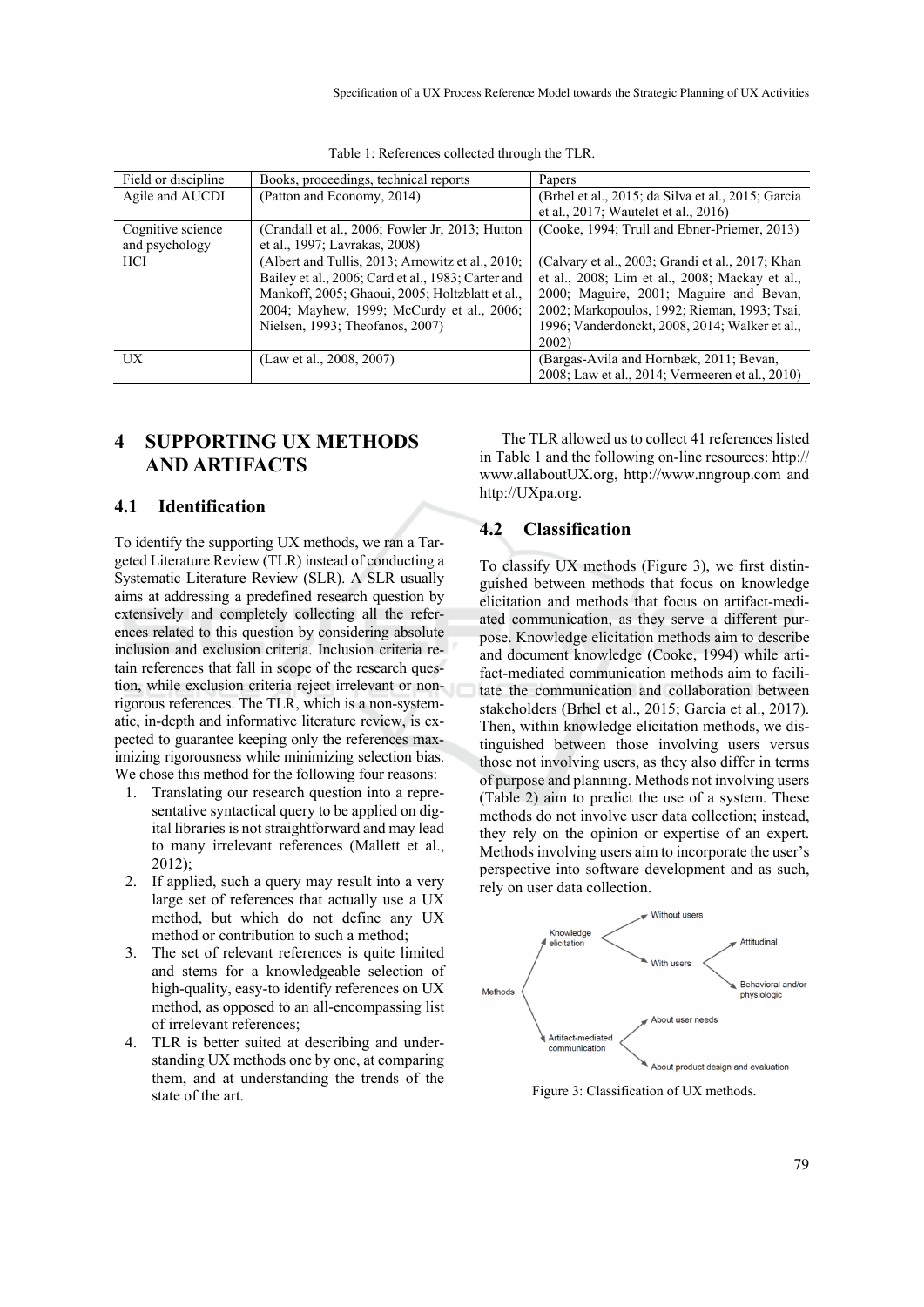HUCAPP 2019 - 3rd International Conference on Human Computer Interaction Theory and Applications

| Method         | Techniques                  | <b>Objectives</b>                                   | UX activities        |
|----------------|-----------------------------|-----------------------------------------------------|----------------------|
| <b>GOMS</b>    | GOMS CMN-GOMS,              | to produce quantitative and qualitative predic-     | UX evaluation        |
|                | CPM-GOMS, NGOMSL,           | tions of how people will use a proposed system      |                      |
|                | Keystroke-Level Model       |                                                     |                      |
| hierarchical   | hierarchical task analysis  | to identify the cognitive skills, or mental de-     | cognitive task anal- |
| task analysis  |                             | mands, needed to perform a task proficiently        | <b>VS1S</b>          |
| inspection     | cognitive walkthrough; de-  | to predict the learnability of a system; to predict | UX evaluation        |
|                | sign or expert review; heu- | usability and UX problems                           |                      |
|                | ristic evaluation           |                                                     |                      |
| literature re- | (systematic) literature re- | to locate, analyze, synthetize relevant published   | context-of-use.      |
| view           | view; systematic mapping    | and/or unpublished work about a topic; to un-       | stakeholder analy-   |
|                |                             | derstand the current thinking and the state of the  | sis; user research   |
|                |                             | marketplace about a topic                           |                      |

Table 2: Knowledge elicitation methods not involving users.

The methods for user data collection include:

- Attitudinal methods (Table 3) focused on capturing self-reported data about how users feel;
- Behavioral methods (Table 4) focused on capturing data about/measuring what users do and/or user physiologic state.

We distinguished artifact-mediated methods focused on communicating about user needs (Table 5) from those focused on communicating about product design and evaluation (Table 6).

#### **4.3 Knowledge Elicitation Methods**

Table 2-4 include four columns: the identification of the method, the related techniques used as base practice for carrying out the method, the objectives of the method, and the related UX activities. To feed these tables, we adopted a bottom-up approach:

- 1. We extracted UX methods and techniques from the resources identified during the TLR;
- 2. We described each technique in terms of related methods, objectives and UX activities;
- 3. We grouped the techniques into categories according to the description of their objectives;
- 4. We suppressed duplicates;
- 5. We labeled each technique category with the name of the method they relate to in (Cooke, 1994; Gvero, 2013; Albert and Tullis, 2013; Vermeeren et al., 2010) and then compared the names resulting from this first round against the remainder of the methods identified in step 1 to check for and fix inconsistencies;
- 6. We assigned each method a class amongst without users, attitudinal, behavioral and/or physiologic.

To distinguish between methods and techniques, we complied with the hierarchical arrangement between approach, method and technique defined in (Anthony, 1963): "The organizational key is that techniques carry out a method which is consistent with an approach". For example, heuristic evaluation and expert review are techniques to carry out the inspection method, brainstorming and focus group are techniques to carry out the group interview method.

### **4.4 Artifact-Mediated Communication Methods**

Table 5-6 include three columns: the identification of the artifact, the objectives of the artifact, and the related UX activities. To feed these tables, we adopted a bottom-up approach:

- 1. We extracted UX artifacts from (Bargas-Avila and Hornbæk 2011; Garcia et al., 2017; Holtzblatt et al., 2004; Mayhew 1999) as they are representative of the contrasting perspectives on UX of the relevant communities;
- 2. We described each artifacts in terms of its related objectives and UX activities;
- 3. We suppressed duplicates;
- 4. We checked for and fixed inconsistencies with the remaining of the TLR literature;
- 5. We assigned each artifact a class amongst about user needs or about product design and evaluation.

Table 5-6 do not include any column for the methods, as artifact-mediated communication methods go by the name of their resulting artifact (e.g. persona is the artifact resulting from the method entitled "creating personas").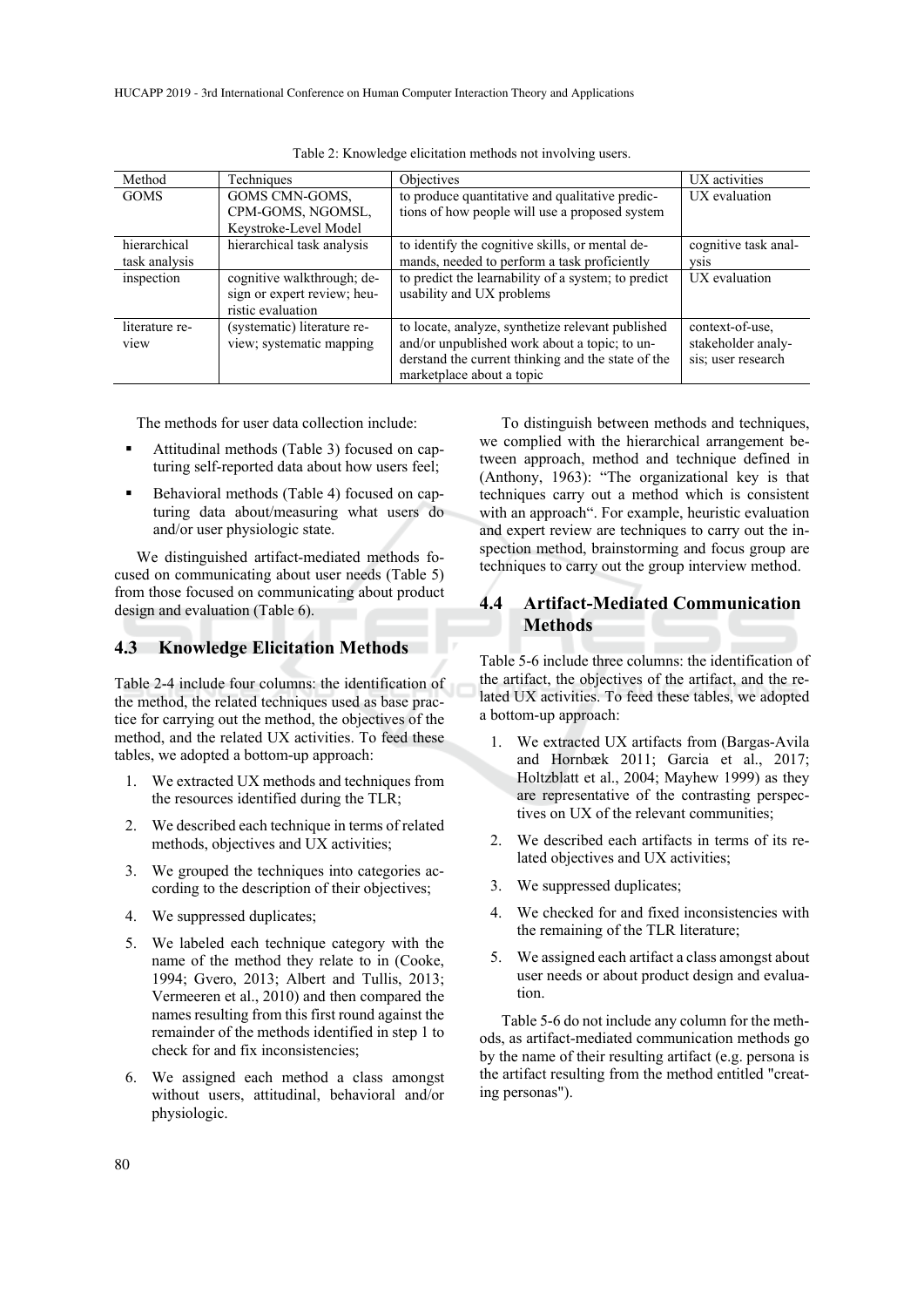| Method                       | Techniques                                                                                       | Objectives                                                                                                                                                                                 | UX activities                                                                              |
|------------------------------|--------------------------------------------------------------------------------------------------|--------------------------------------------------------------------------------------------------------------------------------------------------------------------------------------------|--------------------------------------------------------------------------------------------|
| cards                        | cards; emocards; emotion<br>cards                                                                | to identify user mood and reactions about their in-<br>teraction with a system                                                                                                             | UX evaluation                                                                              |
| experience<br>sampling       | daily or repeated-entry<br>diary                                                                 | to identify user thoughts, feelings, behaviors,<br>and/or environment on multiple occasions over<br>time                                                                                   | job/task analysis;<br>contextual inquiry;<br>user research; UX<br>evaluation               |
| group inter-<br>view         | brainstorming; group dis-<br>cussion; focus group;<br>questionnaire                              | to identify users and stakeholders who may be im-<br>pacted by the system; to improve existing ideas or<br>generate new ideas                                                              | context-of-use<br>analysis; job analy-<br>sis; stakeholder<br>analysis; user re-<br>search |
| prospective in-<br>terview   | contextual, in person or<br>remote interview; ques-<br>tionnaire; role-play;<br>twenty questions | to identify key users, user characteristics, user<br>goals, user needs; to identify user behavior; to im-<br>prove existing ideas or generate new ideas                                    | job/task analysis;<br>contextual inquiry;<br>user research; UX<br>evaluation               |
| retrospective<br>interview   | cognitive or elicitation<br>interview                                                            | to gain insights into particular aspects of cognitive<br>performance during user past experience with a<br>system                                                                          | cognitive task anal-<br>ysis; contextual in-<br>quiry; UX evalua-<br>tion                  |
| survey                       | interview; questionnaire                                                                         | to assess thoughts, opinions, and feelings of a sam-<br>ple population about a system                                                                                                      | user research; UX<br>evaluation                                                            |
| think-aloud                  | co-discovery; talk-aloud<br>protocol; (retrospective)<br>think-aloud protocol                    | to gain insights into the participant's cognitive pro-<br>cesses (rather than only their final product); to<br>make thought processes as explicit as possible dur-<br>ing task performance | job/task analysis;<br>contextual inquiry;<br>user research; UX<br>evaluation               |
| Table 4: Behavioral methods. |                                                                                                  |                                                                                                                                                                                            |                                                                                            |

Table 3: Attitudinal methods.

| Method                                  | Techniques                                                                                    | Objectives                                                                                                                            | UX activities                                                                |
|-----------------------------------------|-----------------------------------------------------------------------------------------------|---------------------------------------------------------------------------------------------------------------------------------------|------------------------------------------------------------------------------|
| automated ex-<br>perience sam-<br>pling | automated interaction<br>logs                                                                 | to gain insights into the user experience with a<br>system based on automatic logging of user actions                                 | job/task analysis;<br>contextual inquiry;<br>user research; UX<br>evaluation |
| constructive                            | collage/drawings; photo-<br>graphs; probes                                                    | to identify unexpected uses of a system or concept                                                                                    | formative UX eval-<br>uation                                                 |
| experiment                              | A/B testing; controlled<br>experiment; remote ex-<br>periment                                 | to support, refute, or validate a hypothesis about<br>sample population, task, system; to establish<br>cause-and-effect relationships | job/task analysis;<br>user research; UX<br>evaluation                        |
| instrument-<br>based experi-<br>ment    | experiment with cali-<br>brated instrument (bio-<br>metrics, eye tracker, sen-<br>sors, etc.) | to gain insights into user behavioral, emotional<br>and physiologic responses with a system (e.g.<br>gaze, happiness, stress, etc.)   | cognitive task anal-<br>ysis; UX evaluation                                  |
| observation                             | field observation; sys-<br>temic observation (from<br>afar)                                   | to identify how users perform tasks or solve prob-<br>lems in their natural setting                                                   | contextual inquiry;<br>user research; UX<br>evaluation                       |
| simulation                              | paper-and-pencil evalua-<br>tion; Wizard of Oz exper-<br>iment                                | to detect UX problems; to identify the use and ef-<br>fectiveness of a system which has not been imple-<br>mented yet                 | formative UX eval-<br>uation                                                 |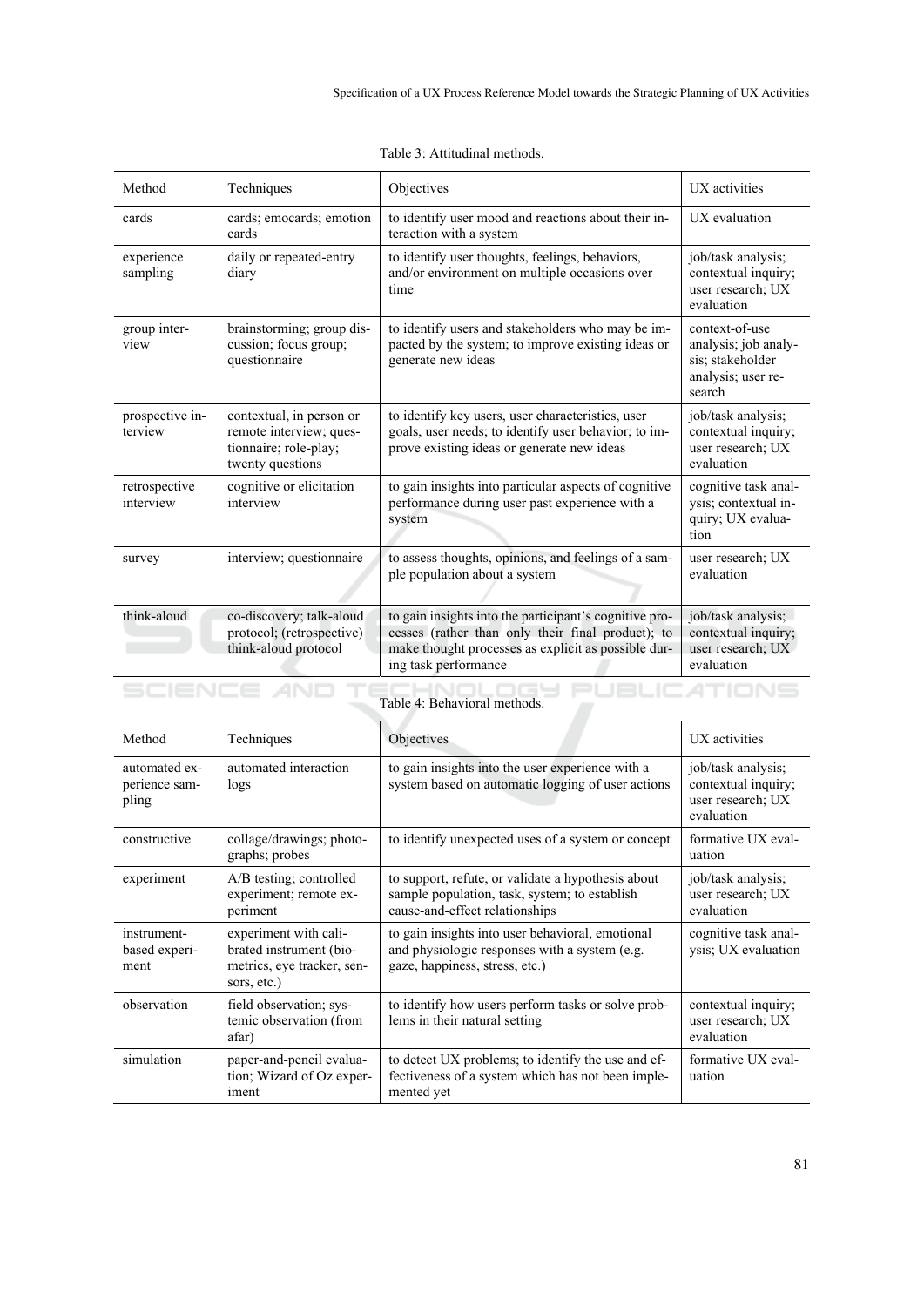| Artifact      | <b>Objectives</b>                                                                       | UX activities      |
|---------------|-----------------------------------------------------------------------------------------|--------------------|
| customer      | to depict key interactions users have with the system over time (i.e., touchpoints);    | specification of   |
| journey map   | to map touchpoints with user thoughts, feelings and emotional responses                 | the context of use |
| service blue- | to depict relationships between different service components (front-end, back-end       | specification of   |
| print         | and organizational processes) that are directly tied to touch points in a specific cus- | the context of use |
|               | tomer journey                                                                           |                    |
| persona       | to depict key user profiles (personality, roles, goals and motivations, frustrations,   | specification of   |
|               | $etc.$ )                                                                                | the context of use |
| work model    | to depict the current work organization of users; to depict intents, triggers, break-   | specification of   |
|               | downs in the tasks (problems, errors and workarounds)                                   | the context of use |
| $UX$ goals    | to establish specific qualitative and quantitative UX goals that will drive UX de-      | UX goals setting   |
|               | sign                                                                                    |                    |

Table 5: Artifact-mediated communication methods about user needs.

Table 6: Artifact-mediated communication methods about product design and evaluation.

| Artifact                           | Objectives                                                        | UX activities    |
|------------------------------------|-------------------------------------------------------------------|------------------|
| affinity diagram                   | to organize and cluster user data (typically from contextual in-  | design ideation  |
|                                    | quiry or brainstorming) based on their natural relationships      |                  |
| concept map                        | to organize and explain relationships between concepts and        | design ideation  |
|                                    | ideas from knowledge elicitation                                  |                  |
| card sort: closed or open card     | to organize and label topics into categories that make sense to   | IA design; UX    |
| sort                               | users                                                             | evaluation       |
| user scenario: full-scale or task- | to describe how users achieve their goals with the system, iden-  | UX design; UX    |
| based scenarios                    | tifying various possibilities and potential barriers              | evaluation       |
| user story and epic                | to capture a description of a software feature from the user's    | functional re-   |
|                                    | perspective                                                       | quirements       |
| task model                         | to describe the tasks that the user and the system carry out to   | $UX$ design      |
|                                    | achieve user goals; to review relationships between tasks         |                  |
| low-fidelity prototype: paper,     | to turn design ideas into testable mock-ups; to test-and-refine   | UX design; form- |
| sketch, wireframe or video         | design ideas; to fix UX problems early in the product lifecycle   | ative UX testing |
| high-fidelity prototype: coded,    | to turn mockups into highly-functional and interactive proto-     | summative UX     |
| wireframe or WOz                   | types; to evaluate how well the prototype meets UX require-       | testing          |
|                                    | ments                                                             |                  |
| general design principles: Ge-     | to arrange screens in such a way that they are aesthetic and con- | graphic and/or   |
| stalt theory, visual techniques,   | sistent and communicate ideas clearly (color schemes; fonts; in-  | visual design    |
| guidelines and standards           | teractors; semiotics)                                             |                  |

#### **5 USE OF THE UXPRM**

We currently use the UX process reference model (UXPRM) for planning UX activities in two industrial projects. Our mission in these two projects is to support the integration of UX practice in an organization, whose core business is the sector of energy (Project 1) and the automotive sector (Project 2). Both organizations use an agile approach for software development. In both projects, we use the UX process reference model in the two following ways. On the one hand, we use the proposed UX lifecycle to communicate about primary UX lifecycle processes, especially to advocate for the integration of analysis activities as early as possible in the product development lifecycle.

On the other hand, we use the classifications of UX methods and artifacts for roughly assessing the UX capabilities of our industrial partners; especially we use the Tables 2-6 as an interview guide or checklist during semi-structured interviews to identify the UX methods consistently employed/delivered by the development teams. Even rough, such assessment of UX capabilities has allowed us to gain insights into the current organization of software development. In addition, we were able to identify the potential barriers (e.g. limited access to users) and opportunities (e.g. important needs for better UX with products) regarding the integration of UX. In particular, we were able to better scope and plan UX activities by aligning UX activities with the UX capabilities of the organization.

The UXPRM, we believe, can provide practitioners with a basis tool for assessing UX capability and planning UX activities, and therefore help better answering the needs and expectations of the industry.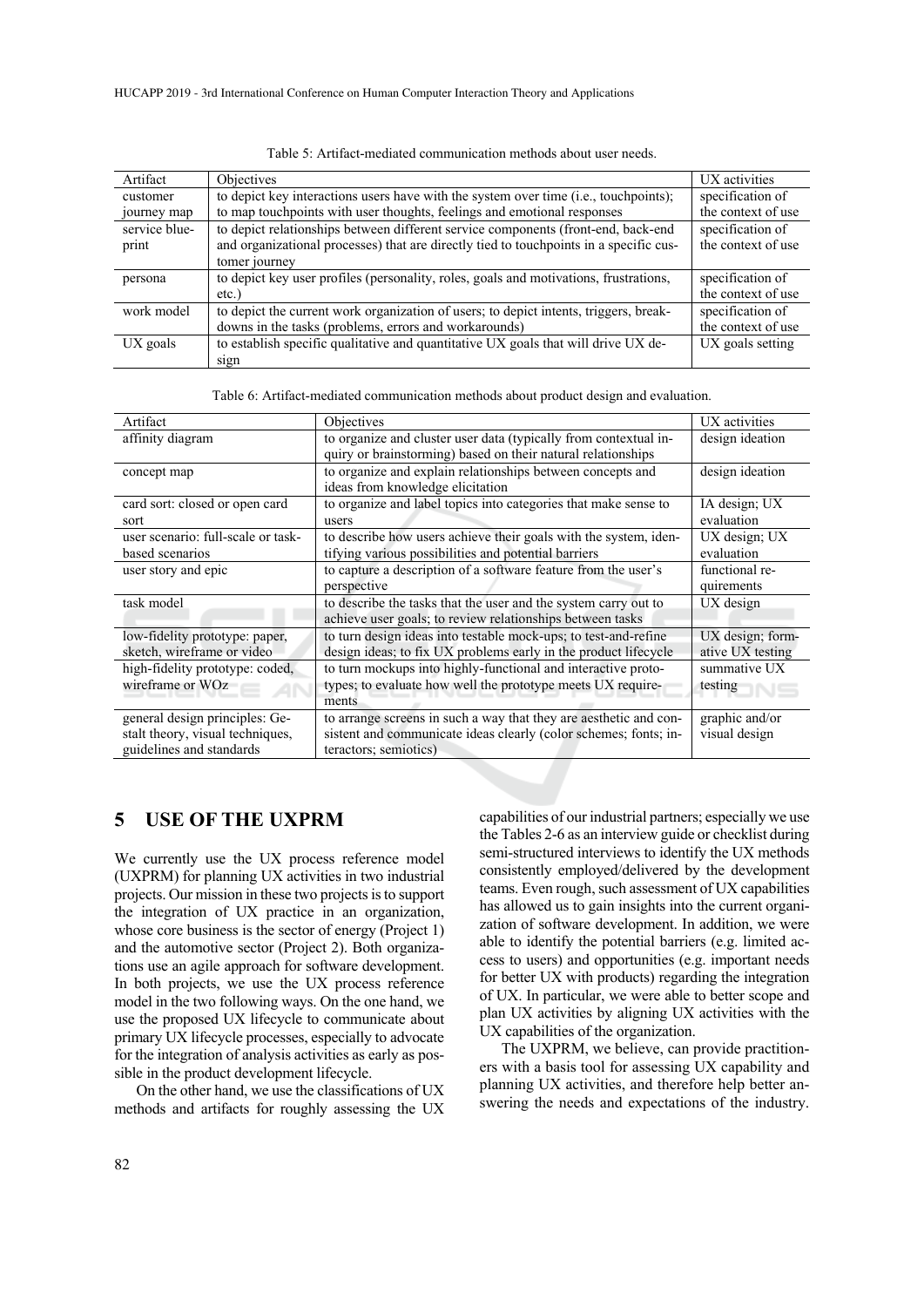We also believe that our conceptual and methodological approach is a promising and exciting research avenue to explore further.

### **6 CONCLUSION**

The lack of consensus on the definition of UX has led to confusion over UX processes and UX practice, which results into important contrasting perspectives on UX between the traditional HCI and the UX community as well as between academia and industry. To contribute to reducing this gap, we propose a UX process reference model (UXPRM), which depicts the primary UX lifecycle processes and a set of UX methods and artifacts to support UX activities. The UX-PRM draws an accurate picture of the UX base practices and methods supporting UX activities. The contribution of this paper is twofold:

- Conceptual, as it specifies a complete UX process reference model including both the description of primary UX lifecycle processes and a set of UX methods and artifacts that serve as UX base practice. To date, there is, to the best of our knowledge, no such UX process reference model.
- Methodological, as it can support researchers and practitioners to plan UX activities based on the rough assessment of the UX capabilities of an organization. This is a first step towards the
- strategic planning of UX activities.

### **7 FUTURE WORK**

Building on the promising usefulness of the proposed UXPRM for supporting UX practice, our future work consists of developing a UX capability/maturity model (UXCMM) in order to facilitate the integration of UX activities into software development. In turn, this aims to reducing the gap between UX research and UX practice. We argue that planning the most profitable and appropriate UX methods to achieve specific UX goals depends on the alignment between the capability of an organization to perform UX processes consistently and the capability of UX methods to support the achievement of UX goals cost-efficiently. Accordingly, our future work consists of developing a UX processes assessment model (UX-PAM), which is a measurement structure for the assessment of UX processes. Typically, UXPAMs specify indicators, scales and levels of the achievement of UX processes, together with measurement

tools such as questionnaires or models.

Both the UXPRM and the UXPAM form the intended UXCMM, which will support the assessment of the UX capability/maturity of an organization and the identification of the UX methods that best align with the organizations' capabilities and maturity. The UXCMM, we believe, will ultimately allow UX practitioners and researchers to deliver better UX activity plans.

#### **ACKNOWLEDGEMENTS**

The authors acknowledge the support by the projects HAULOGY 2021 and VIADUCT under the references 7767 and 7982 funded by Service public de Wallonie (SPW), Belgium.

### **REFERENCES**

- Albert, W. and Tullis, T., 2013. *Measuring the user experience: collecting, analyzing, and presenting usability metrics*. Newnes.
- Anthony, E.M., 1963. Approach, method and technique. *English language teaching, 17*(2), pp. 63-67.
- Arnowitz, J., Arent, M. and Berger, N., 2010. *Effective prototyping for software makers*. Elsevier.
- Bailey, R.W., Barnum, C., Bosley, J., Chaparro, B., Dumas, J., Ivory, M.Y., John, B., Miller-Jacobs, H. and Koyani, S.J., 2006. *Research-based web design & usability guidelines*. Washington, DC: US Dept. of Health and Human **Services**
- Bargas-Avila, J.A. and Hornbæk, K., 2011, May. Old wine in new bottles or novel challenges: a critical analysis of empirical studies of user experience. In *Proceedings of the SIGCHI conference on human factors in computing systems* (pp. 2689-2698). ACM.
- Begnum, M.E.N. and Thorkildsen, T., 2015. Comparing User-Centred Practices In Agile Versus Non-Agile Development. In *Norsk konferanse for organisasjoners bruk av IT* (NOKOBIT).
- Bevan, N., 2008, June. Classifying and selecting UX and usability measures. In *International Workshop on Meaningful Measures: Valid Useful User Experience Measurement* (Vol. 11, pp. 13-18).
- Bias, R.G. and Mayhew, D.J., 2005. *Cost-justifying usability: an update for an Internet age*. Elsevier. Second edition.
- Brhel, M., Meth, H., Maedche, A. and Werder, K., 2015. Exploring principles of user-centered agile software development: A literature review. *Information and Software Technology, 61*, pp. 163-181.
- Calvary, G., Coutaz, J., Thevenin, D., Limbourg, Q., Bouillon, L. and Vanderdonckt, J., 2003. A unifying reference framework for multi-target user interfaces. *Interacting with computers, 15*(3), pp. 289-308.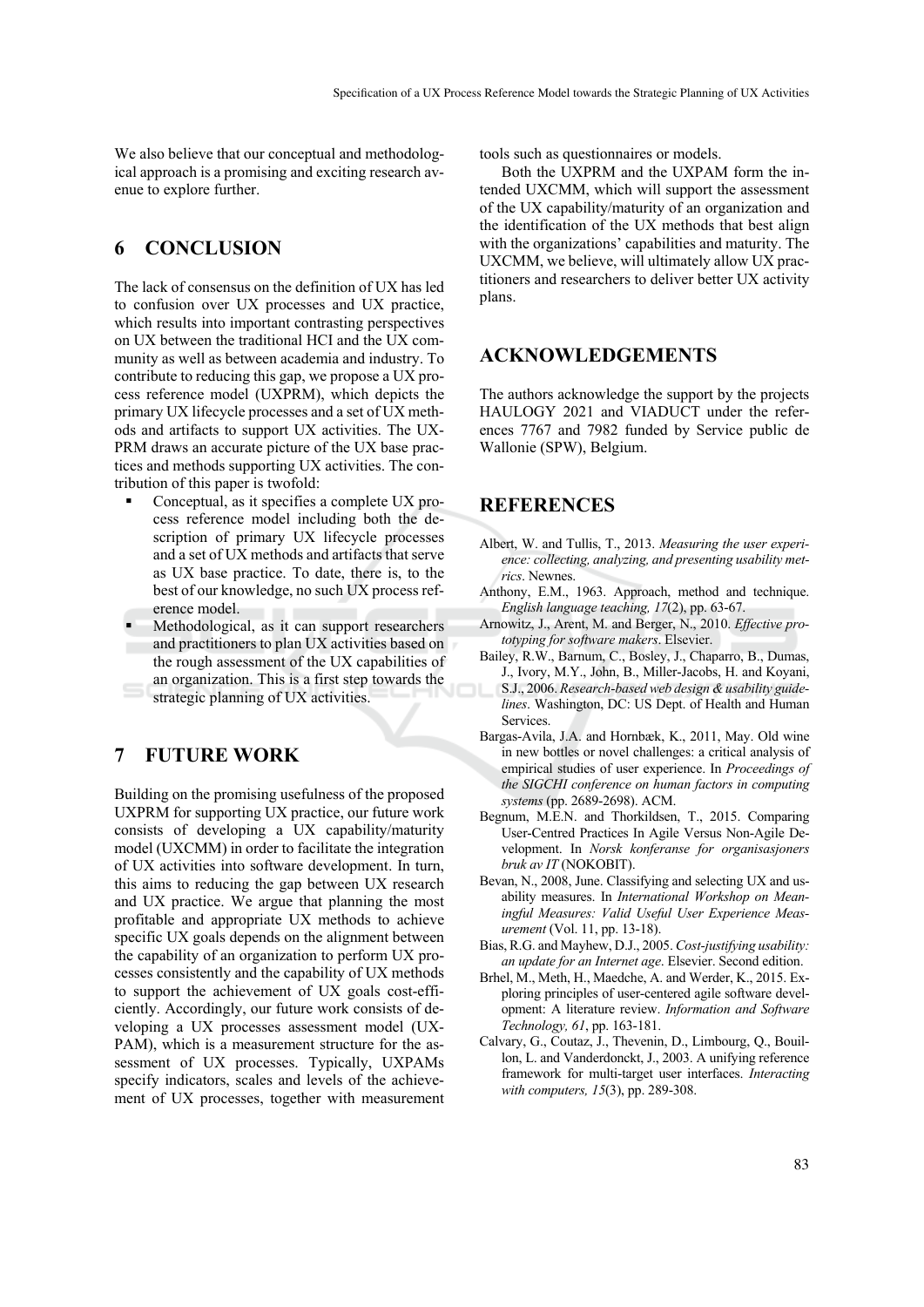- Card, S. K, Newell, A. and Moran, T.P., 1983. *The Psychology of Human-Computer Interaction*. L. Erlbaum Associates Inc., Hillsdale, NJ, USA.
- Carter, S. and Mankoff, J., 2005, April. When participants do the capturing: the role of media in diary studies. In *Proceedings of the SIGCHI conference on Human factors in computing systems* (pp. 899-908). ACM.
- Cooke, N. J., 1994. Varieties of knowledge elicitation techniques. *International Journal of Human-Computer Studies, 41*(6), pp. 801-849.
- Crandall, B., Klein, G., Klein, G.A. and Hoffman, R.R., 2006. *Working minds: A practitioner's guide to cognitive task analysis*. Mit Press.
- da Silva, T. S., Silveira, M. S. and Maurer, F., 2015, January. Usability evaluation practices within agile development. In *Proceedings of the 48th Hawaii International Conference on System Sciences* (HICSS), (pp. 5133-5142). IEEE.
- Daae, J. and Boks, C., 2015. A classification of user research methods for design for sustainable behaviour. *Journal of Cleaner Production, 106*, pp. 680-689.
- Forbrig, P. and Herczeg, M., 2015, September. Managing the Agile process of human-centred design and software development. In *INTERACT* (pp. 223-232).
- Force, H.U.T., 2011. Promoting Usability in Health Organizations: initial steps and progress toward a healthcare usability maturity model. *Health Information and Management Systems Society*.
- Fowler Jr, J.J., 2013. *Survey research methods*. Sage publications.
- Garcia, A., da Silva, T.S. and Selbach Silveira, M., 2017, January. Artifacts for Agile User-Centered Design: A Systematic Mapping. In *Proceedings of the 50th Hawaii International Conference on System Sciences* (HICSS). IEEE.
- Ghaoui, C., 2005. *Encyclopedia of human computer interaction*. IGI Global.
- Grandi, M.P.F. and Pellicciari, M., 2017, July. A Reference Model to Analyse User Experience in Integrated Product-Process Design. In *Transdisciplinary Engineering: A Paradigm Shift: Proceedings of the 24th ISPE Inc. International Conference on Transdisciplinary Engineering*, July 10-14, 2017 (Vol. 5, p. 243). IOS Press.
- Gray, C. M., 2016, May. It's more of a mindset than a method: UX practitioners' conception of design methods. In *Proceedings of the 2016 CHI Conference on Human Factors in Computing Systems* (pp. 4044-4055). ACM.
- Gvero, I., 2013. Observing the user experience: a practitioner's guide to user research by Elizabeth Goodman, Mike Kuniavsky, and Andrea Moed. *ACM SIGSOFT Software Engineering Notes, 38*(2), pp. 35-35.
- Hassenzahl, M., 2003. The thing and I: understanding the relationship between user and product. In Blythe M.A., Overbeeke K., Monk A.F., Wright P.C. (Eds.), *Funology: From Usability to Enjoyment* (pp. 31-42). Springer.
- Hassenzahl, M., 2008, September. User experience (UX): towards an experiential perspective on product quality. In *Proceedings of the 20th Conference on l'Interaction Homme-Machine* (pp. 11-15). ACM.
- Hassenzahl, M. and Tractinsky, N., 2006. User experience-a research agenda. *Behaviour & information technology, 25*(2), pp. 91-97.
- Holtzblatt, K., Wendell, J.B. and Wood, S., 2004. *Rapid contextual design: a how-to guide to key techniques for usercentered design*. Elsevier.
- Hutton, R.J.B., Militello, L.G. and Miller, T.E., 1997. Applied Cognitive Task Analysis (ACTA) instructional software: A practitioner's window into skilled decision making. In *Proceedings of the Human Factors and Ergonomics Society. Annual Meeting* (Vol. 2, p. 896). Sage Publications Ltd.
- ISO 13407, 1999. *Human-centred design processes for interactive systems*. Standard. International Organization for Standardization, Geneva, CH.
- ISO 15504-1, 2004. *Information Technology Software Process Assessment - Part 1: Concepts and Introductory Guide*. Standard. International Organization for Standardization, Geneva, CH.
- ISO 15504-1, 2012. *Information Technology Software Process Assessment - Part 5: An Assessment Model and Indicator Guidance*. Standard. International Organization for Standardization, Geneva, CH.
- ISO 9241-210, 2008. *Ergonomics of human system interaction-Part 210: Human-centred design for interactive systems*. Standard. International Organization for Standardization, Geneva, CH.
- Jokela, T., 2002, October. Making user-centred design common sense: striving for an unambiguous and communicative UCD process model. In *Proceedings of the second Nordic conference on Human-computer interaction* (pp. 19-26). ACM.
- Khan, V. J., Markopoulos, P., Eggen, B., IJsselsteijn, W. and de Ruyter, B., 2008, September. Reconexp: a way to reduce the data loss of the experiencing sampling method. In *Proceedings of the 10th international conference on Human computer interaction with mobile devices and services* (pp. 471-476). ACM.
- Lacerda, T. C. and von Wangenheim, C.G., 2017, June. Systematic literature review of usability capability/maturity models. *Computer Standards & Interfaces, 55*, pp. 95- 105.
- Lallemand, C., Gronier, G. and Koenig, V., 2015. User experience: A concept without consensus? Exploring practitioners' perspectives through an international survey. *Computers in Human Behavior, 43*, pp. 35-48.
- Lavrakas, P. J., 2008. *Encyclopedia of survey research methods*. Sage Publications.
- Law, E., Bevan, N., Gristou, G., Springett, M. and Larusdottir, M., Meaningful measures: valid useful user experience measurement-VUUM Workshop 2008, Reykjavik. In *COST Action*.
- Law, E. L. C., Roto, V., Hassenzahl, M., Vermeeren, A. P. and Kort, J., 2009, April. Understanding, scoping and defining user experience: a survey approach. In *Proceedings of the SIGCHI conference on human factors in computing systems* (pp. 719-728). ACM.